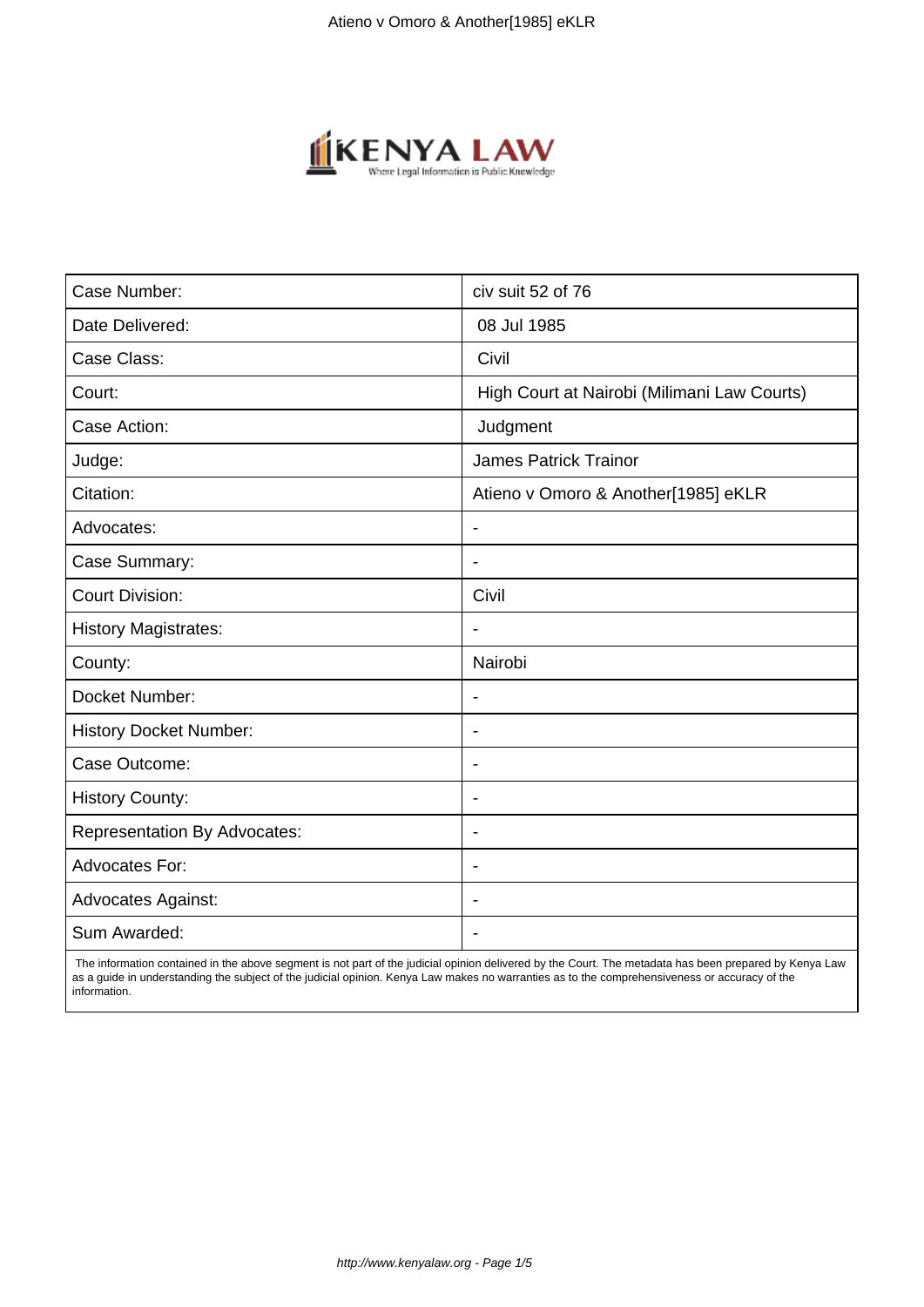#### **REPUBLIC OF KENYA**

#### **Atieno v Omoro & Another**

## **High Court, at Nairobi July 8, 1985**

#### **Trainor J**

## **Civil Suit No 52 of 1976**

## **Cases**

## **1. Waweru Mangere v Silingi ole Kuriti. Civil Suit No 554 of 1973**

# **2. Lipton's Cash Registers and Business Equipment Ltd v Hugin (G B) Ltd and others [1982] 1 ALL E R 595**

## **Statutes**

## **1. Limitation of Actions Act (cap 22) section 27**

## **2. Civil Procedure Rules order VIA rule 3**

#### **July 8, 1985, Trainor J delivered the following Judgment.**

The unfortunate plaintiff in this case was a passenger in a bus property of the first defendant on January 22, 1975 when it was involved in a collision. The plaintiff was very seriously injured and was taken to hospital in a state of unconsciousness. She has, I understand from the medical evidence, recovered to be as well as she will ever be. That condition, however, means that she has a permanent limp due to a shortening of her right leg and also has some very ugly scars on her right arm.

On January 8, 1976, fourteen days before the expiration of the statutory period within which to bring an action for tort, a plaint was filed on her behalf claiming damages from the owner of the bus and also from J H Minet. Minet was, I understand, an incorrect title for certain insurance brokers.

On July 26, 1976 an amended plaint was filed. It was amended by the deletion of J H Minet and substituting Alice Nzima as the second defendant. No application was made to the court for permission to add the second defendant apparently on the basis that in the circumstances the addition of the new second defendant was an amendment of the plaint and not an addition of a party, made before the close of pleadings and the consent of the court was not necessary.

Both defendants denied negligence but the second defendant also pleaded the Limitation of Actions Act (cap 22).

The plaintiff gave evidence and the effect of it was, in a nutshell, that the driver of the fist defendant's bus was driving at a sedate and reasonable speed on the correct side of the lorry, if I remember correctly came around a bend in the road.

The plaintiff said that the lorry crossed over on to its incorrect side of the road and struck the bus on the middle of the offside about where the plaintiff was sitting. There was not in all her evidence anything to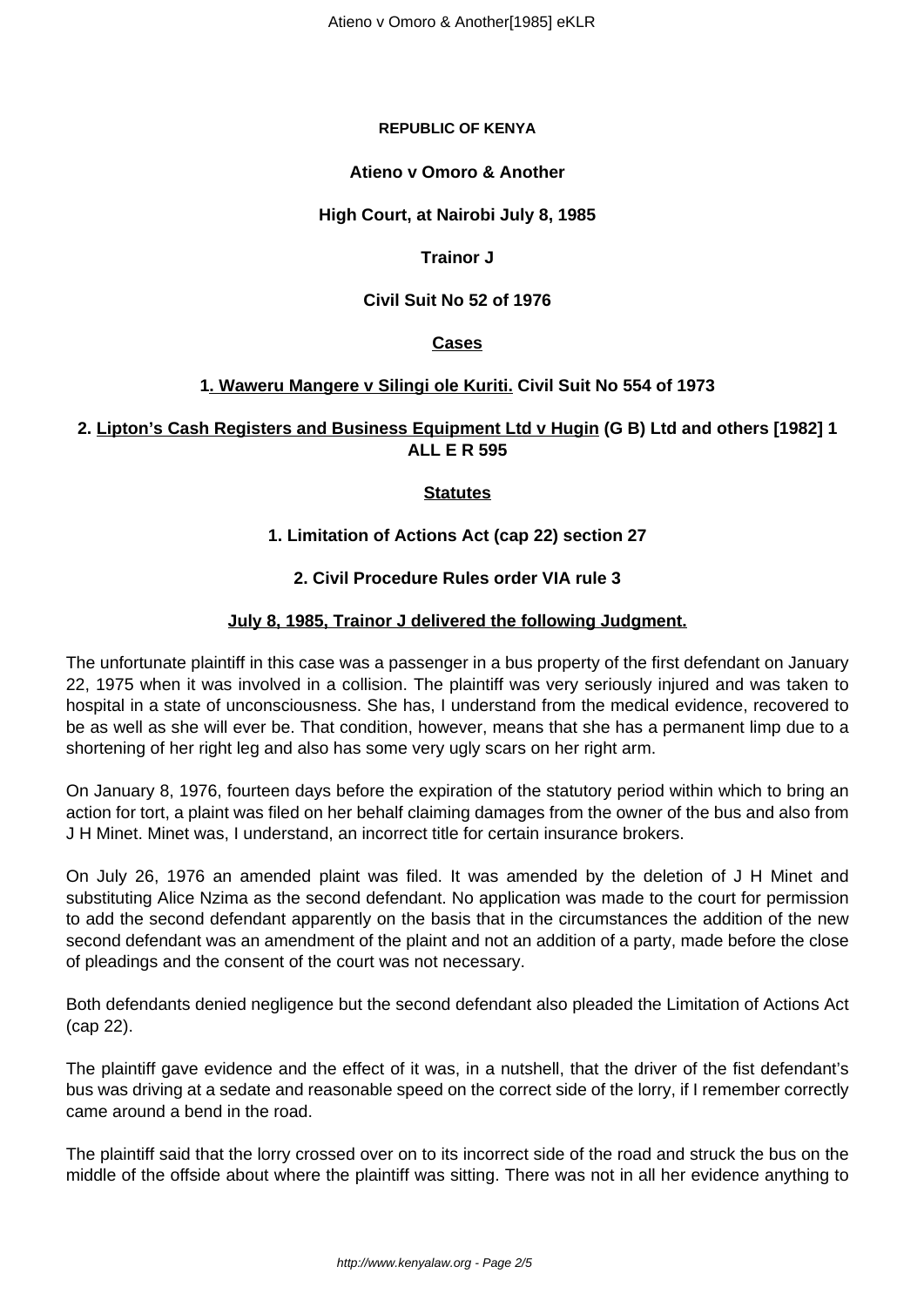suggest, much less prove, negligence on the part of the bus driver and I must dismiss her claim against the first defendant with costs.

Mr Gitau who appeared for the substituted second defendant argued that at the time she was added to the plaint over three years had elapsed since the date of the accident and, therefore, the plaintiff's claim against his client was statute barred. He argued his case on the bases of order VIA rule 3 of the Civil Procedure Rules and maintained that such an amendment required the approval of the court.

Order VIA rule 3 commences that:

**"3 (1) Subject order 1, rules 9 and 10 …. and the following provisions of the rule, the court may at any stage of the proceedings, on such terms as to costs or otherwise as may be just and in such manner as it may direct, allow any party to amend his pleadings"** 

As will be seen order VIA rule 3 states that it is subject to order 1 rule 10 which order provides for substitution or addition of parties.

Sub-rule 2 of rule 10 commences:

**"The court may at any stage of the proceedings either upon or without the application of either party, (my emphasis) and on such terms as may appear to the court to be just, order that the name of the party improperly joined, whether as a plaintiff or defendant be struck out".** 

The effect of that sub-rule clearly gives to the court the power to strike out any party improperly joined.

Mr Hyanga maintained that what was before the court was an amended plaint and order VIA (1) applied.

It provides:

## "**(1) A party may, without the leave of the court, amend any pleading of his once at any time before the pleadings are closed"**

and that the amendment dated from the date of the plaint. He said that the name J H Minet was inserted in error as J H Minet was the insurance broker of the second defendant. He said that as such a broker J H Minet was served with a notice of the accident because Minet was the agent of both the now second defendant and her insurers. He said that many letters were sent to the now second defendant but all were returned, so the plaintiff was left with no choice but to sue her agents J H Minet. He said that all that was done by the amendment was correctly to substitute the principal for the agent and that the amendment dates from the time of the original plaint.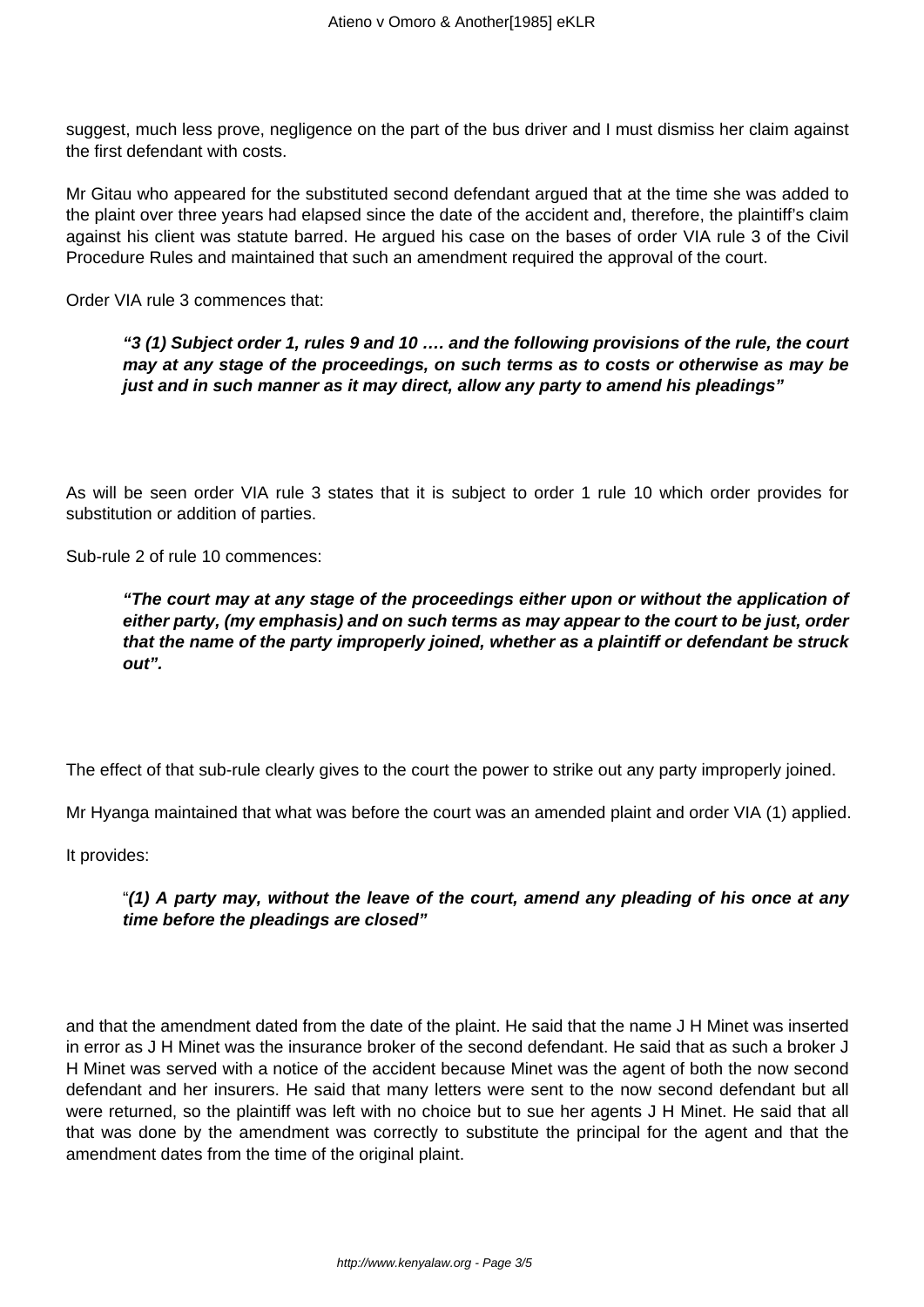I do not intend to present all the arguments of learned counsel for the parties but so far as those presented on behalf of the plaintiff are concerned I hold they are without substance. Even, if one were to concede for the sake of argument, and I most certainly would not concede it otherwise, that J H Minet was the agent of the second defendant for the purpose of effecting insurance on her motor vehicle, how could he be liable, vicariously or in any other way, for the negligence of the second defendant her servant or agents, in the car, control and management of the second defendant's lorry. The suggestion is untenable.

That letters to the second defendant never reached her is no justification for suing another person even though he be such an "agent" as is alleged on the plaintiff's behalf. If the second defendant were not available then the plaintiff should have applied for leave for substituted service.

The position with regard to the effect of the Limitation of Actions Act where a party is added is now so well established that it requires little comment. Mr Gitau referred to many cases on the point some dating a long way back but I do not intend to cite them. I prefer to cite the latest decision of this court and in which reference is made to an English decision which in turn refers to, or cites some of the cases cited before me.

In the unreported case of Waweru Mangere v Silingi ole Kuriti. Civil Suit No 554 of 1973 and originating summons 192 of 1979 were consolidated. The parties had entered into an agreement for the sale of certain land and the plaintiff went into possession. No consent was obtained from the Land Board and, consequently the transaction became void on April 19, 1965.

On March 13, 1973 the plaintiff sued the defendant, who had become registered as owner, for specific performance of the contract and defendant counter claimed for the return of the land. The advocates of the plaintiff later advised him that he could not succeed, and the plaint was withdrawn and judgement on the counterclaim was given in favour of the defendant.

An application to set aside the judgement was filed on February 29, 1978 and on January 23, 1979, the originating summons 192 of 1979 was filed. The judgment on the counterclaim was set aside and the proceedings continued in a consolidated form and on oral evidence.

In his judgment Trainor J said at page 9:

"The number of cases that have been reported dealing with applications to amend proceedings by adding a new party are many. The position now seems to be well established. Where the application is granted the new party will not be prejudiced. Any defence that is open to him at the time the application is granted is available to him as if proceedings were first instituted against him at that time. To put it another way, the Act may be relied on as a defence if the period has expired. It would appear from the cases that I have found, and there are many, that time is calculated up to when the proceedings are instituted; in the case of an added party time continues to run until the amendment adding him as a defendant is ordered.

A very helpful case, and one which one might well have anticipated being opened to the court by the counsel for the defence, is Lipton's Cash Registers and Business Equipment Ltd v Hugin (G B) Ltd and others [1982] 1 ALL E R 595. In it a very thorough review, if I may respectfully say so, of a great number of cases over the years is made. In it it was held, inter alia.

**"(3) Accordingly the appeal would be allowed and the orders made in May and June giving leave to amend the writ by adding the third and fourth defendants would be restored, subject to the**